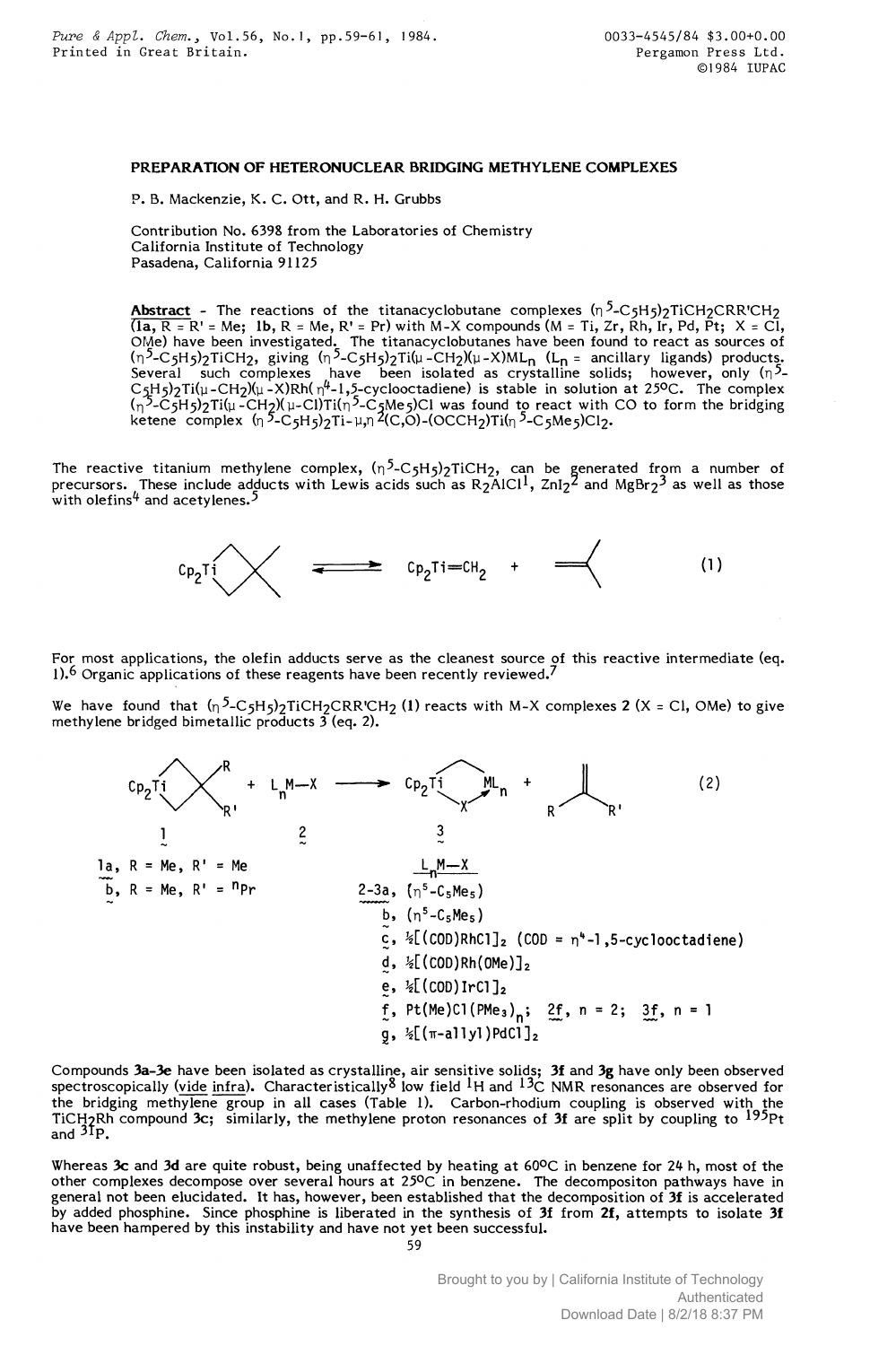|                | $1_H$                                    | 13 <sub>C</sub>         |
|----------------|------------------------------------------|-------------------------|
| Compound       | (Chemical shifts in ppm relative to TMS) |                         |
| 3a             | 6.61                                     | 219.6 $1J_{C-H}$ 116 Hz |
| 3 <sub>b</sub> | 6.63 $(CD_2Cl_2)$                        |                         |
| 3c             | 7.48                                     | 186.5 $13C-H$ 128 Hz    |
|                |                                          | $1J_{C-Rh}$ 20 Hz       |
| 3d             | 7.21                                     | --                      |
| 3e             | 7.95                                     | 180.0 $1J_{C-H}$ 137 Hz |
| 3f             | 8.09 $2J_{Pt-H}$ 39.0 Hz                 |                         |
|                | $3J_{P-H}$ 5.1 Hz                        |                         |
| 3g             | 8.18 AB pattern, $J = 7.4$ Hz<br>7.75    |                         |

TABLE 1.  $\frac{1}{1}$ H and  $\frac{13}{C}$  NMR parameters of the bridging methylenes\*

\*All spectra were obtained for  $C_6D_6$  solutions unless otherwise noted.

The reaction of la with  $[(\pi-\text{ally})PdCl]_2$  is complex, in part because the methylene bridged product 3g is unstable, decomposing to Pd metal and a C5H5 containing species, tentatively identified as ( $\overline{n}$ 5-C5H5)2Ti(CH2CH2CH=CH2)Cl. It is presumed that these products are formed formed <u>via</u> reductive coupling of the bridging methylene and  $\pi$ -allyl $\mathsf{groups}$  (eq. 3). A similar step has been proposed to describe the reaction of Grignard reagents with  $(\pi$ -allyl)Ni complexes.<sup>9</sup>



The reaction of la with  $[(\pi$ -allyl)PdCl  $]_2$  is further complicated by the appearance of 1,1-dimethylcyclopropane and ( $\pi$ -allyl) $_2$ Pd as side products. We speculate that these products are formed  $\rm{via}$  a 1,5dimetallapentane intermediate<sup>10</sup> (Scheme I) which reductively eliminates 1,1-dimethylcyclopropane, forming Pd metal and (ultimately) ( $\pi$ -allyl)<sub>2</sub>Pd and  $(n^5-C_5H_5)$ <sub>2</sub>TiCl<sub>2</sub>.

> SCHEME I. A reaction sequence for the production of  $1,1$ -dimethylcyclopropane and  $(\pi$ allyl)2Pd in the reaction of la with 2g



Brought to you by | California Institute of Technology Authenticated Download Date | 8/2/18 8:37 PM